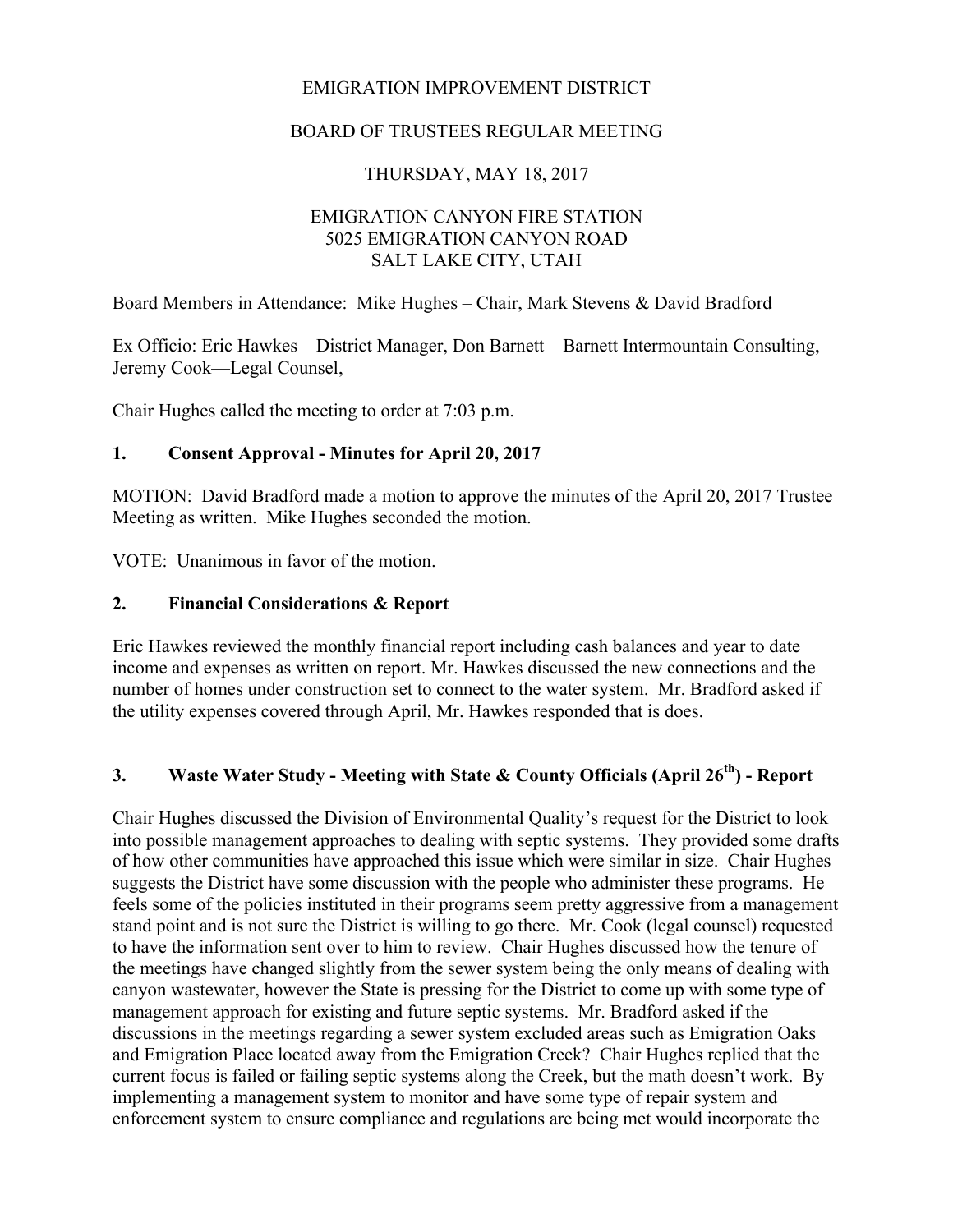Emigration Improvement District Board Meeting April 20, 2017 Page 2 of 4

canyon as a whole. The State is not off of the concept of a canyon-wide sewer system, but maybe realizing there is little to no support or buy-in from the Canyon. Salt Lake City has mentioned they would take Emigration wastewater, however it would the responsibility of the "Canyon" to replace any infrastructure to meet the additional demands plus the treatment rates would be based upon an extraterrestrial connection and Salt Lake City would require say in any planning and zoning process. Chair Hughes discussed further that in order for the District to come up with a management system, it will have to be one the District can produce and get support from the Community. He also discussed some of the additional funding options that came up in the meeting that may be available to the District to aid in helping individuals or groups repair their failing systems with low interest loans. Fred Smolka asked what the State felt about the cluster system approach. Chair Hughes replied the State feels this is a "band aid" approach, however if the District was able to come up with multiple clusters and systematic approach for future clusters, the State may support this option. Mr. Bradford mentioned these cluster systems are not a band aid, but provide a permanent solution to a problem. Chair Hughes mentioned these systems would all have to be managed and maintained by a body politic. He feels at this point the only thing that makes any sense for the Canyon is the cluster system approach and realizes this approach will have its challenges. Mr. Hawkes mentioned the State and County are now testing the Creek to determine the type of Ecoli present such as human, deer, dog etc…Mr. Stevens asked if this would alter the States determination for a wastewater solution. Chair Hughes replied that it would not because you cannot undo a TMDL problem, however it may provide information to localized areas of concern and be able to determine sources of Ecoli. He continued to explain the State has many options for funding and various sources to draw from but is interested in funding a macro project or a bundle of micro projects verses a bunch of small loans over a long period of time. Mr. Bradford asked at what point does the District include the Metro-Township Board? Chair Hughes said we need to come up with a management concept and then approach the Metro-Township Board and work together on implementing a management plan. The Trustees agreed to approach the Metro-Township earlier and Chair Hughes would attend the next Metro-Township board meeting to discuss the District's efforts and request their involvement in this process and attendance at the meetings with the State and County.

## **4. Brigham Fork Well Repair - Progress Report**

Mr. Hawkes reported the driller had removed the pump and a camera was ran down the well to see if there was any visible damage. They ran into gravel at seven hundred and forty feet which showed a large amount of gravel had entered the well, but no visible signs of the damage. The driller was in the process of bailing out the gravel and noted some issues at eight hundred and twenty feet when the bailer caught onto something. Mr. Bradford asked how much of the well would be lost if it was plugged at the eight hundred foot level. Mr. Barnett replied it was too early on to know until further tests were performed to know what levels was producing the water. He mentioned from the video the perforations lower around the seven hundred foot level were much cleaner than the upper ones toward the surface, but until the gravel was removed it was too early for any conclusions.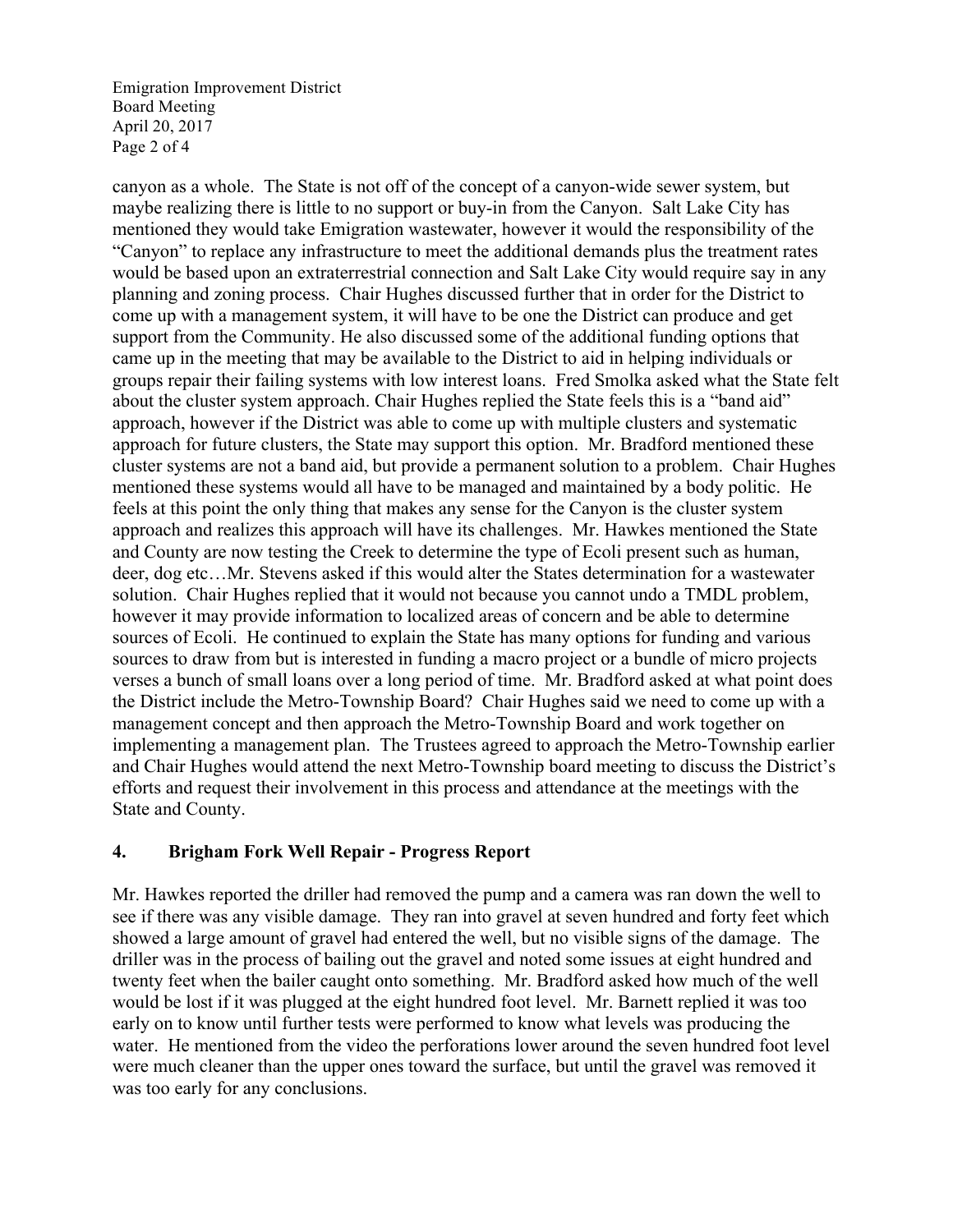Emigration Improvement District Board Meeting April 20, 2017 Page 3 of 4

## **5. EID - Trustee Election Information**

Mr. Hawkes reported the deadline for candidacy filing for the 2017 election was from June  $1<sup>st</sup>$  to June  $7<sup>th</sup>$ . The forms can be found on the District's website and need to be filled out and given to Mr. Hawkes. Mr. Smolka asked if the County had assigned an election clerk for the District and Mr. Hawkes replied he was the election clerk for the District. Mr. Cook clarified the County handles the election and Mr. Hawkes is their point of contact. Mr. Stevens commented that by the next meeting those running for election will be decided. Mr. Cook clarified that anyone is still able to run for election as a "write-in" but would not be included on the ballot.

## **6. Water Levels Report A. System Well Level Report**

Mr. Barnett reported the month of April showed 1.6 million gallons of water which is very typical usage historically for April. May usage is typically when the water usage begins to increase. Mr. Barnett reviewed his water charts and diagrams representing how April's water usage does not change much in usage and talked how the wet winter and cool spring has helped keep the snow pack in the higher elevations which is good for the Canyon. Mr. Smolka commented how the stream flows have been high since March and was not aware of any flooding.

# **B. Monitoring Well Level Report**

Mr. Hawkes mentioned the monitoring wells were measured. Mr. Barnett commented the levels had increased and were very similar to May of 2004. Mr. Hawkes mentioned November was the last measurement taken after the leaves had fallen off of the trees. November's measurement showed an increase water levels and this current measurement shows the monitoring well levels even higher. A copy of the monitoring well levels can be found on the District's website.

# **7. Any Items Requested by Visiting Public**

Mr. Finch introduced himself and discussed he had purchased some land in Emigration Canyon and was there to meet Canyon members and get acquainted with some of the governing processes. Mr. Tippets promoted the Canyon Firewise event being held on Saturday, May  $20<sup>th</sup>$ encouraging everyone to attend and support the event. The Canyon is being recognized as one of nine of the original communities running the Firewise event.

## **Closed Session**

MOTION: Board Member Bradford made a motion to convene in closed session for the purpose of discussing litigation. Mike Hughes seconded the motion.

VOTE: Unanimous in favor of the motion.